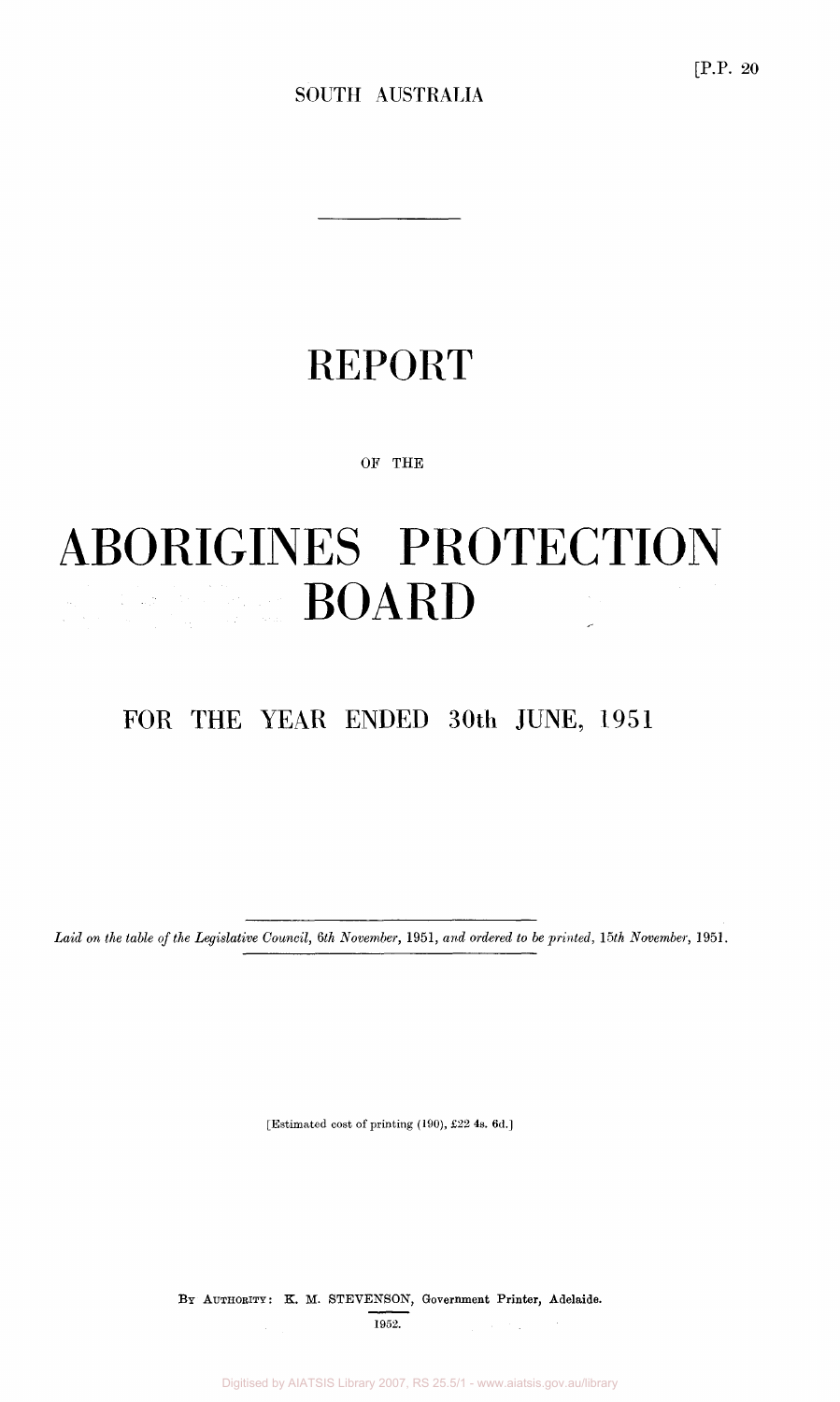## Report of the Aborigines Protection Board for the Year ended 30th June, 1951

Aborigines Protection Board, Adelaide,

3rd September, 1951.

To His Excellency, Lieutenant-General SIR CHARLES WILLOUGHBY MOKE NORRIE, K.C.M.G., C.B., D.S.O., M.C., Governor in and over the State of South Australia, and its dependencies in the Commonwealth of Australia.

May it please Your Excellency :—

We do ourselves the honour to submit the annual report of the Aborigines Protection Board for the year ended 30th June, 1951.

During the year under review there were a number of interesting and important developments affecting the welfare of the aborigines under the control of the Board. The most important development, and one that will have a beneficial effect on a large group of aborigines, was the acquisition by the South Australian Government of a large pastoral station in the south-western portion of the State from the Yalata Pastoral Company at a cost of approximately £68,000. It will be used as a future home and training centre for 250 aborigines now living at Ooldea and along the Trans-Australian Railway Line.

The property comprises approximately 1,500 sq. miles of pastoral country, with access to the sea for many miles around the head of the Great Australian Bight. All improvements, such as houses, modern wool sheds, water tanks, wells, fences, motor vehicles, shearing plant, and approximately 7,000 sheep in the wool were acquired with the property.

For many years the Board has been seriously concerned with regard to the welfare of 250 aborigines, mostly of the full blood, based on Ooldea, but wandering along the Trans-Australian Railway Line, and also along the south coast, without any specific occupation and little or no prospect of employment. The younger men who had passed through the Ooldea school could not be employed in the district, which comprises very poor land useless for pastoral purposes, and containing very little native game and other foods.

Ooldea was not chosen as a suitable place for a mission, but it has been for many generations a ceremonial ground and gathering place for all aborigines in the western part of the State. As the aborigines were already living at and around Ooldea, the United Aborigines Mission established a mission centre there in 1934, and accepted responsibility, in co-operation with the Board, for the physical, mental, and moral welfare of these people.

It is proposed to remove this group of aborigines from Ooldea to the newly acquired property, and it is expected that the older members of the tribe will revert to their age-old practice of hunting game and collecting other native foods, which abound on a considerable portion of Yalata Station.

The young men will be instructed in sheep husbandry and pastoral pursuits, including shearing, boundary riding, fencing, and general maintenance work. When fully trained, it is expected they will be able to maintain themselves, without further assistance, by working on stations and farms.

It is estimated that the property will carry 17,000 sheep, but it is probable, owing to seasonal conditions varying greatly in this area, that from 10,000 to 12,000 sheep on the average will be kept on the station.

There is an abundance of firewood at Yalata, and ample supplies of water for stock. Water for human consumption is available from wells, artificial catchments, and from soaks along various parts of the coast.

Another historically important and interesting event during the year was the unveiling of a bronze plaque embedded in a stone cairn erected to mark the spot where the late Rev. George Taplin commenced his great work of establishing the Point McLeay Mission.

The cairn was built by the local natives under the supervision of Mr. Bartlett, Manager of the station. The plaque was cast by a firm of brass founders in Adelaide. The embossed lettering on the plaque is—" Under a tree growing here, the Rev. George Taplin founded this Mission in 1859 on behalf of the Aborigines' Friends' Association, and instructed the original inhabitants, resulting in their adoption of the Christian faith."

A large number of natives and white people assembled for the unveiling ceremony, which was performed by the Secretary of the Aborigines' Friends' Association, the Rev. Gordon Rowe. In unveiling the memorial Mr. Rowe said— " The Rev. George Taplin was for twenty-one years the agent and general superintendent of the association, discharging the onerous duties of his office with the utmost intelligence, with unswerving fidelity and indefatigable industry. His work was of the most varied character, and, during the long period of service, he served, as occasion required, as pastor, teacher, medical attendant to both natives and settlers, and, in addition, controlled the general work of the station. Mr. Taplin had acquired a knowledge of the Narrinyeri tribes, both critically, so as to arrange the language grammatically, and practically, so as to conduct the public worship of God in the native tongue. He had also translated portions of the Holy Scripture into the mother language of the people around him."

The Hon. M. Mcintosh, Minister of Works and Chairman of the Aborigines Protection Board, and Mr. David Unaipon, representing the native residents, each addressed the gathering.

Amongst those present were Messrs. W. J. Blackwell, N. E. Taplin, and Mrs. Elliot (grandchildren of the Rev. George Taplin), Professor J. B. Cleland, Deputy Chairman of the Aborigines Protection Board, Mr. W. R. Penhall, Secretary of the Board and Head of the Aborigines Department, Mr. C. E. Bartlett, Manager of the Point McLeay Station, and Mr. W. T. Lawrie, Head Teacher of the Point McLeay School.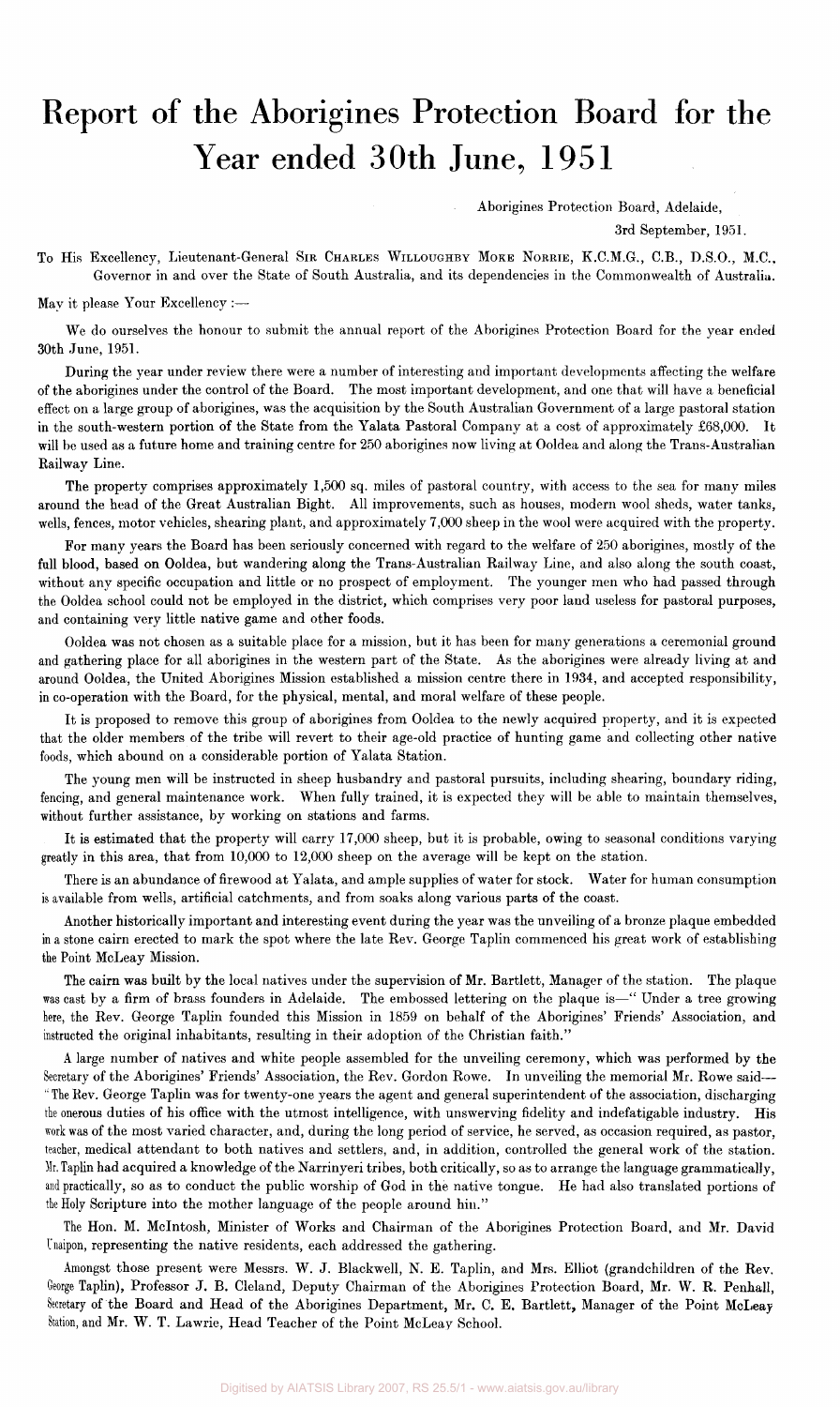## COMMONWEALTH OF AUSTRALIA—JUBILEE CELEBRATIONS.

The Secretary of the Aborigines Protection Board was appointed a member of the South Australian Committee; and it was appropriate that the aborigines were invited to play an important part in the Jubilee Celebrations.

The 9th May, 1951, was proclaimed a public holiday in South Australia, and a splendid pageant consisting of a large number of gaily decorated floats representing Government departments, district councils, business houses, sporting organizations, etc., proceeded through the streets of Adelaide.

One float entered by the United Aborigines Mission provided convincing evidence of the great advance in aboriginal welfare work in this State. Many young aborigines from the Colebrook Home at Eden Hills, and older persons who were trained in this institution, illustrated the various trades and professions in which they are engaged. The nursing profession was represented by several nurses, and, in addition, musical, weaving, and other industrial and scholastic phases of the training provided were displayed.

The Jubilee Committee provided a number of cups and medallions for competition by aborigines living at the various mission stations and institutions, and arrangements have been made for suitable competitions and sports meetings to be held before the end of the Jubilee year.

The most spectacular events in which aborigines took part were in connection with the re-enactment of Captain Charles Sturt's journey down the River Murray.

At the United Aborigines Mission at Gerard, near Berri, a great welcome was accorded the voyagers by the local aborigines, particularly the children, who provided splendid entertainment for the visitors.

At Swan Reach the aborigines combined with the members of the white community to welcome members of the expedition.

Possibly the most spectacular events took place at Point McLeay and at Goolwa, where the final ceremony took place on Sunday, the 11th February, 1951. Extracts from reports in the press, and also the Australian Broadcasting Commission are set out hereunder :—

Australian aborigines played a useful role in the success of one of the highlights of the Jubilee Celebrations the re-enactment of Charles Sturt's famous journey down the Murray one hundred and twenty years ago.

On the 9th February, 1951, the expedition completed the journey along the River Murray, the crew cheering wildly as they left the river and entered into the broad expanse of Lake Alexandrina. More than 300 natives at Point McLeay Mission Station crowded on to the narrow jetty to greet the whaleboat crew and the accompanying army " ducks."

When the whaleboat and " duck " crews went ashore a war party of about 25 aborigines staged a mock attack on them. Some of the men in the war party were descendants of the aborigines who met Charles Sturt near this spot one hundred and twenty years ago. Mrs. Pinkie Mack, an old native woman, sat on a hillock near the warriors beating time and rocking from side to side as she chanted the native war song and urged the young men to drive the white men back into the lake.

The natives later travelled by truck from Point McLeay across the barrages to Hindmarsh Island to perform the corroboree " Big River " in honour of the whaleboat crew. " Big River " corroboree is the native traditional story of the River Murray. Very few of the natives had taken part in this corroboree before, but they were taught the legend and steps of the dance by Mrs. Mack, who is over 80 years of age.

At Goolwa, where the expedition ended, the crew were again greeted by this large group of aborigines. Here the corroboree " Nureeah," a legend of " a man who came down the river," was performed. The leader of the aboriginal party presented his spear to Grant Taylor, the actor portraying Captain Sturt, as a symbol of friendship.

Officials of the Australian Broadcasting Commission who had organized the re-enactment expedition, said that the aborigines had co-operated well, and had played their parts with intelligence and understanding.

## AUSTRALIAN FILM "KANGAROO" IN TECHNICOLOR.

During the year under review the first full-scale Australian film in technicolor was produced in the Flinders Ranges, near Port Augusta.

The production of the film was undertaken by the Twentieth Century Fox Film Corporation. The American producers were greatly impressed by the work of the aborigines from Ooldea in producing the film " Bitter Springs " last year. Consequently they requested the services of these aborigines in connection with the production of " Kangaroo." The Board agreed to make the necessary arrangements for the transport, accommodation, and maintenance of the aborigines, and laid down certain conditions of work and remuneration.

Sixty men and 37 women and children were brought from Ooldea to an ideal camp site established at Spear Creek in the Flinders Ranges on the property of Mr. J. Herde of Port Augusta.

The camp was under the control of Mr. H. E. Green and Mr. H. E. Reichenbach of the United Aborigines Mission. Regular visits were made to the camp by officers of the Aborigines Department. Contracts for food supplies and other amenities for the aborigines were arranged by the Board.

The parts played by the aborigines included the " Rain Dance " and a corroboree.

When not engaged in film producing work, the aborigines were busily engaged making spears and other weapons and curios, which they sold to local residents and visitors to the camp.

When their work was completed, the aborigines returned to Ooldea under the care of Mr. Green, who stated—" All had a wonderful time in camp, putting on weight and feeling remarkably well and happy." It was a pleasant paid holiday for the aborigines.

The Board expresses its sincere thanks to Mr. L. G. Riches, M.P., Mayor of Port Augusta, for assistance rendered in arranging for a satisfactory camp site, and also food contracts with local business houses ; also to Mr. Herde for the use of his property, and to Messrs. Green and Reichenbach for their services in supervising the camp.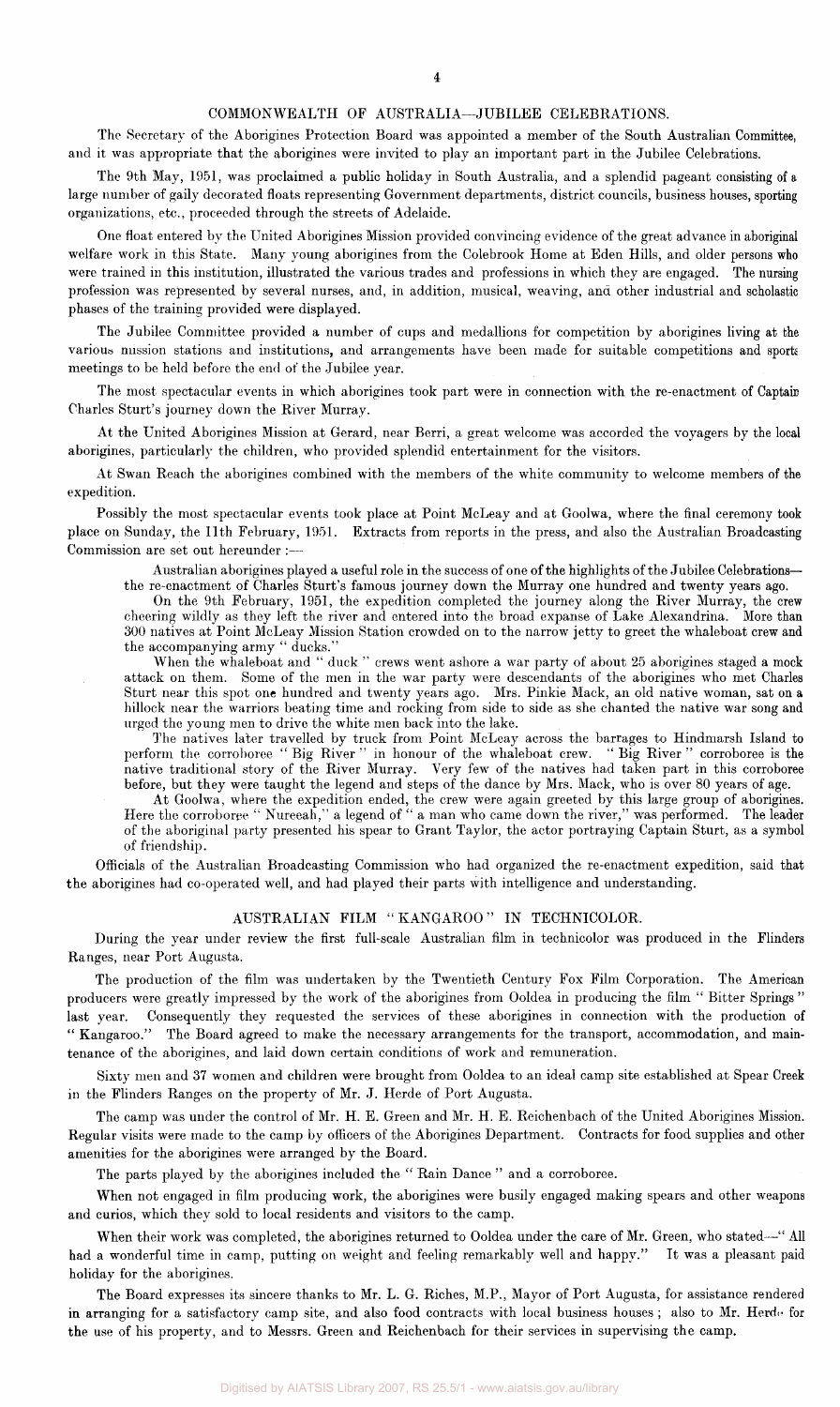## EXEMPTIONS FROM THE PROVISIONS OP THE ABORIGINES ACT.

In pursuance of its policy to provide all aborigines of character and ability with an opportunity to become useful citizens, the Board during the year released a number of such persons from control.

An unconditional declaration of exemption was made in respect of two persons, and also of 45 others who had completed satisfactorily a term of exemption on probation.

A limited declaration of exemption was made in respect of 27 persons.

Applications for exemption from 11 other aborigines were not granted, as it was considered they had not reached the standard of life and conduct required in exempted persons.

It was found necessary to revoke the limited declaration of exemption previously made in respect of seven aborigines. Of this number three were again brought under control of the Board at their own request.

In 1939 the Aborigines Act was amended to provide—In any case where the Aborigines Protection Board is of opinion that any aborigine by reason of his character and standard of intelligence and development should be exempted from the provisions of this Act, the Board may, by notice in writing, declare that " the aborigine shall cease to be an aborigine."

It is interesting to record that, during the interim period, the Board has pursued an active policy with regard to the principle of exemption, as revealed in the following statistics :—

|                                                                                  | 179  |
|----------------------------------------------------------------------------------|------|
| 2. Exempted on probation and subsequently exempted unconditionally $\dots \dots$ | 202  |
|                                                                                  |      |
| 3. Removed entirely from the control of the Board                                | -381 |
| 4. Exempted persons brought again under the control of the Board                 | - 93 |
|                                                                                  | -81  |
|                                                                                  |      |
|                                                                                  |      |

While it cannot be claimed that all of the 381 aborigines released entirely from control are maintaining a satisfactory standard of life and conduct, the majority are undoubtedly making a praiseworthy effort to live independent and useful lives. Their families are maintained without assistance from the Board, and they are accepting the responsibilities and enjoying the privileges of full citizenship. The progress of the remaining members of this group is retarded by several factors, particularly their inability to break finally with old associations, due, in some measure, to feeling they are not accepted on the basis of equality in the general community. Another factor seriously retarding their progress is excessive indulgence in intoxicating liquor, to which all exempted persons have access.

The principle of exemption provides for a complete change of environment, and must necessarily impose a severe strain on the mental and moral resources of the individual concerned. It is expected that, given favourable conditions, the second generation of exempted persons will demonstrate their ability to achieve a satisfactory standard of life, and to take their full share of responsibility as citizens of this country.

With regard to the 93 aborigines brought again under the control of the Board, it should be stated that, of this number, declarations of exemption were revoked in respect of 40 persons for excessive drinking, 39 as wives and children of men whose exemptions were revoked, and 14 at their own request for personal or family reasons.

#### FORWARD PROGRAMME.

In view of the increasing public interest in aboriginal welfare, the Board deems it advisable to set out clearly some of the special projects which, it is hoped, will be implemented during the next few years, viz. :—

1. *Home for Aboriginal Women, North Adelaide.* 

New residence for the matron and dormitory building, lounge, etc., for the native women.

2. *Point Pearce Station.* 

*(a)* Installation of electric lighting for houses, public buildings, farm buildings, and streets. This work will be put in hand when light and power mains are erected on Yorke Peninsula.

*(b)* Improved water supply to permit greater developments in farming and grazing, also the establishment of vegetable and flower gardens. It is hoped that tree planting may be successfully carried out with an improved water supply.

(c) Erection of a hospital for the treatment of maternity cases and minor ailments.

*(d)* Extension of vocational training.

(e) Additions to the school building.

 $(f)$  Improved housing conditions on the station.

3. *Point McLeay Station.* 

*(a)* Installation of electric lighting. This project will probably necessitate the establishment of a generating plant on the station.

*(b)* Completion of the water scheme being installed by the Engineering and Water Supply Department. The completion of this scheme will permit an extension of the vegetable garden, and also further development of pastures. It will also be possible to reticulate water to every cottage on the station.

(c) Further tree planting for stock shelters, and the beautification of the residential area.

*(d)* Erection of a new hospital building to replace the present structure, which is unsuitable for the purpose.

(e) Improvement in housing conditions on the station.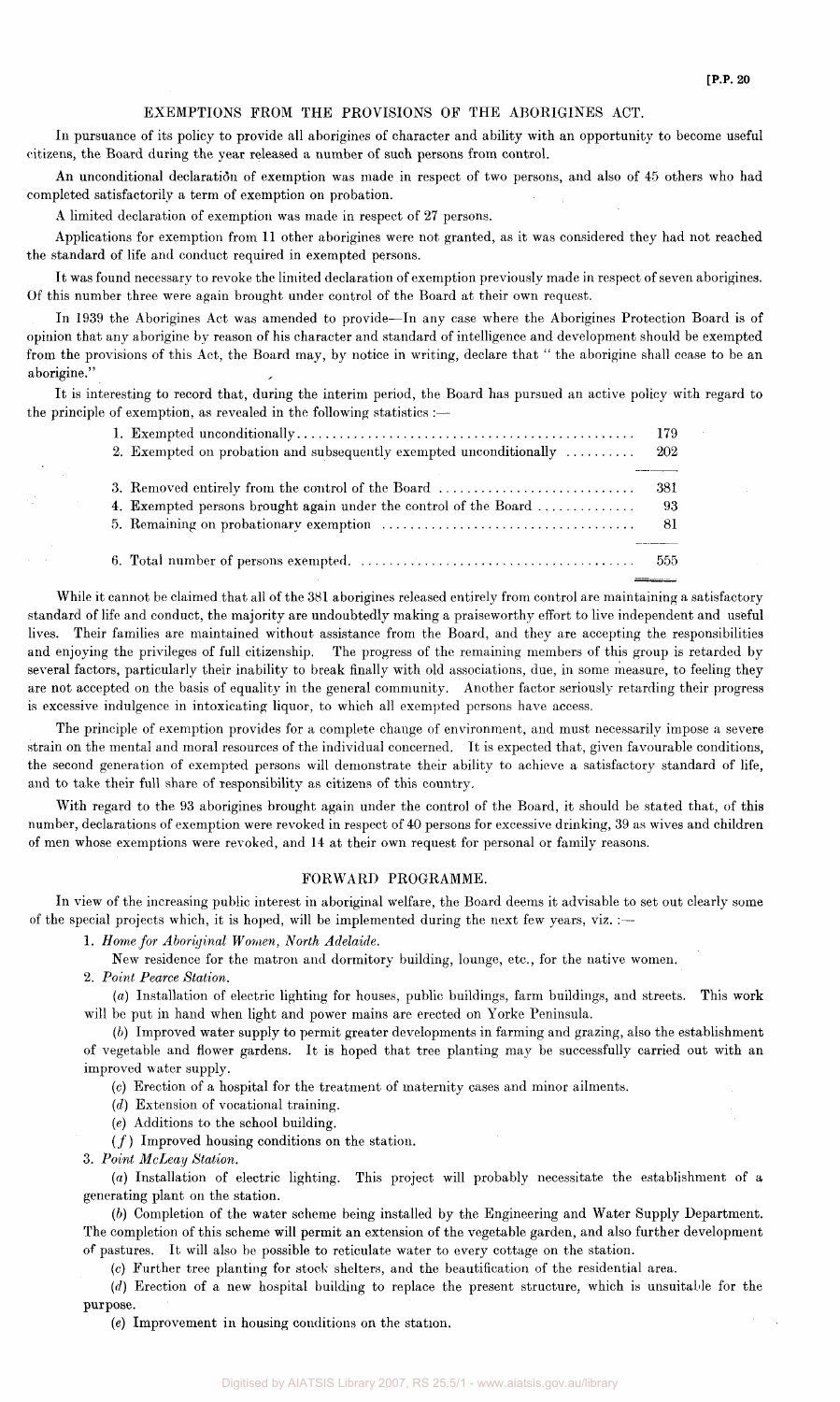#### 4. *General.*

*(a)* The continuation of the policy of developing the various missions by grants in aid of approved projects calculated to assist in the development and progress of the aborigines.

*(b)* The Board is conferring with the South Australian Housing Trust regarding the erection of houses for selected natives in country areas. If satisfactory arrangements can be made, the Board hopes that it will be possible to provide homes for aboriginal families able to live successfully in the general community.

#### REPORTS FROM POLICE OFFICERS, MISSIONARIES, AND STATION MANAGERS.

Police reports indicate that practically all able-bodied aborigines are in profitable employment, and that, apart from breaches of the Licensing Act, their conduct has been very satisfactory.

It is again desired to stress the value of, and to express sincere thanks for the excellent service rendered by departmental officers, missionaries, pastoralists, and police officers throughout the State in exercising a friendly supervision of the aborigines, and also in distributing rations on behalf of the Board to those in need.

#### PRESBYTERIAN MISSION—ERNABELLA.

The superintendent of the mission, the Rev. R. M. Trudinger, reports—As we are dealing with a people who are often reputed to be dying out, it is interesting to report a record attendance at the mission during the year. Over 500 names were recorded, and 400 attended at one time during the Christmas season. There were 18 births, thus indicating that our people are definitely on the increase.

More than 1,200 wild dogs were destroyed during the year, and the money derived from the sale of dog scalps was a welcome addition to the income of the native families.

All women desiring work were employed in the spinning and weaving industry, at one period 120 women were at work.

School attendances varied from 40 to 50 children daily, and fine work was done by the white and native teaching staff. Quite a few older girls will soon be leaving school, and participating in craft work under the supervision of Mrs. Trudinger.

The sheep flock continues to increase, and this year's wool cheque was quite phenomenal. Mr. Bennett has this work well in hand, and also the well sinking teams, eight new wells having been dug and equipped during the year.

Wages of native workers are being progressively increased as circumstances permit.

A masonry swimming pool was also completed, and there is ample water available for use in the pool, the outflow being used to irrigate the vegetable gardens. This is a great boon to members of the staff, as well as the natives.

A dining room and kitchen for the old and infirm, and also the children, is nearing completion.

Women with young babies attend a clinic each morning for special feeding and general attention.

A cattle-proof boundary fence, 20 miles long, is being erected between Ernabella and Kenmore Park, eight men being employed on this work.

A new church building of cement brick is in course of erection, and, when completed, will greatly facilitate the spiritual aspect of the mission work, particularly amongst the young people, many of whom expressed a desire to be baptised during the year.

An extension of the existing hospital building is planned to include a maternity ward, and also a ward for male patients.

### UNITED ABORIGINES MISSION.

The work of the United Aborigines Mission at the various mission centres has been maintained as usual during the year.

In his annual report on the work of the mission, the general secretary, Pastor L. J. Samuels, states—" At Colebrook Home, Eden Hills, Matron Hyde and Sister Rutter have experienced a very busy year in caring for and supervising 50 boys and girls. A number of young women from this institution are maintaining themselves by working in hospitals, schools, business houses, and as domestic helps. The young men are employed in industrial undertakings, on farms, and on pastoral stations.

A special school for the younger children is provided at Colebrook, with Mrs. Friebe in charge.

Friends of the mission presented an electric washing machine for use at the home during the year.

Work has proceeded as usual at the Finniss Springs Mission.

There was a considerable amount of sickness at the mission, but prompt action under the direction of the Flying Doctor resulted in all patients recovering their health.

Four senior girls trained in the mission school are rendering good community service at Finniss Springs under the direction of the superintendent, Mr. A. J. Pearce.

There is work available for all able-bodied people on the stations surrounding the mission.

Rations were issued as usual to the old and infirm aborigines.

garden shortly.

At the Gerard Mission there were some changes in the staff. Mr. and Mrs. Bateman are now in charge of the station, and Miss Ruth Bulpitt has taken charge of the school. Miss Rita Lovibond continues to do a great work amongst the children in the dormitory.

The fruit trees in the orchard are developing satisfactorily, and the returns from wool sold were very satisfactory. The irrigation scheme has not been completed, but it is expected that there will be plenty of water for the community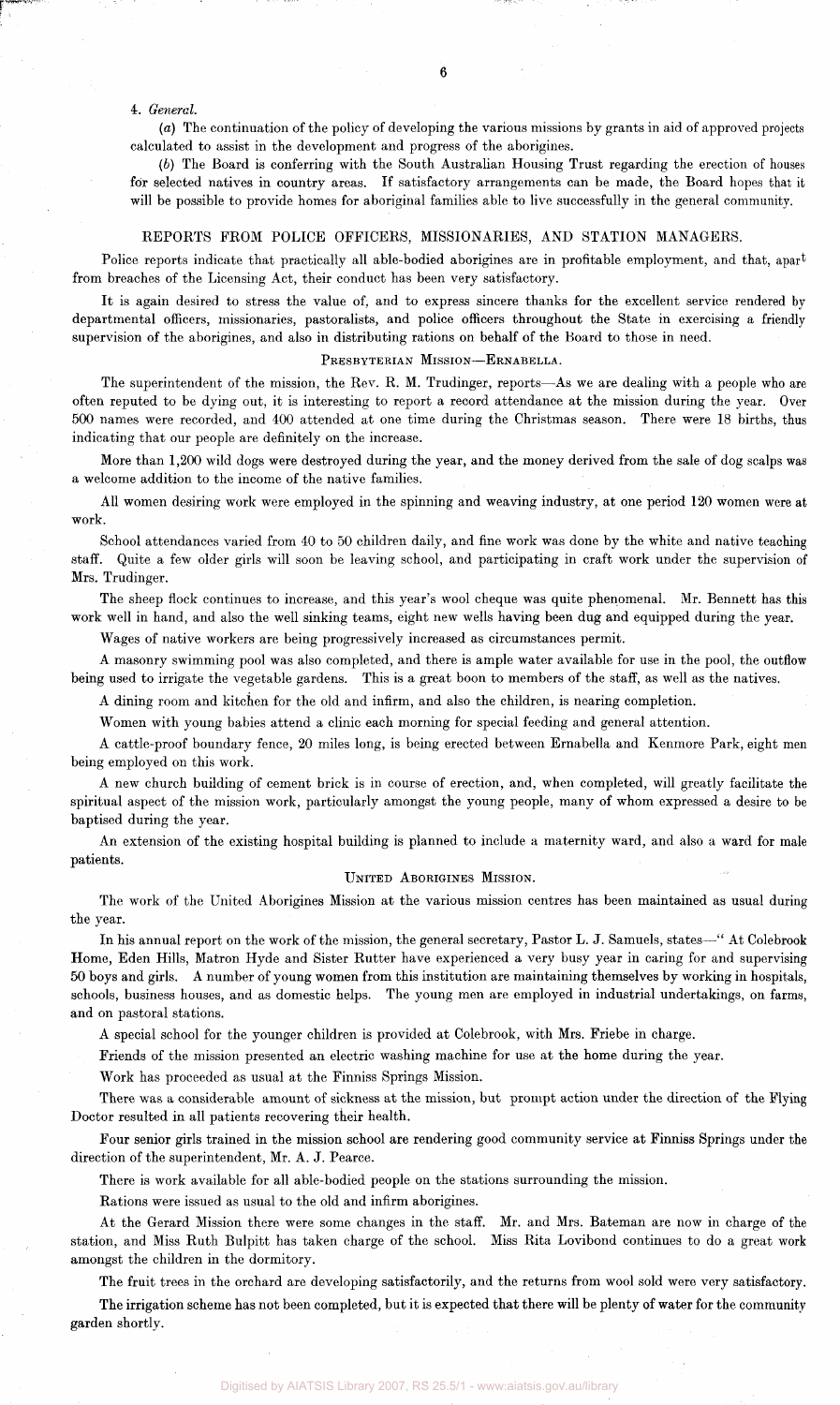Building activities have also been curtailed, due to the scarcity of skilled workmen.

There is plenty of work available in the district, and the aborigines are all gainfully employed.

The Nepabunna Mission in the Flinders Ranges, under the care of Mr. and Mrs. Eaton, is chiefly a place of residence for the wives and children of men who work at the Leigh Creek coal mine, and on the surrounding pastoral stations.

A school for the children is conducted by Mr. Hathaway.

The superintendent, Mr. Eaton, is greatly interested in mining, and is endeavouring to interest the aborigines in a barytes mine he has started in the hills near the mission.

Mr. and Mrs. Eaton distribute rations to the old people, and care for the sick under the direction of the Flying Doctor.

The children's dormitory at Oodnadatta is under the care of Mr. and Mrs. Turnbull, who are assisted by two native helpers, the Misses Lester and Abdulla. There are 15 children in residence, chiefly neglected and orphan children gathered from camps in the surrounding district. There is a special school at the mission conducted by the superintendent.

Funds have been provided for a new and larger dormitory building, which will be erected when materials and labour are available.

The Ooldea Mission will soon be closed, and the native people removed to the newly acquired Yalata pastoral station.

During the year under review routine work in the children's dormitories and the school has proceeded as usual. There are 52 children in the dormitories, and a similar number attend the special school conducted by Mr. Barrett.

The superintendent, Mr. Green, has undertaken a considerable amount of medical work under the direction of the " Flying Doctor." Several epidemics of influenza and pneumonia, persisting for several months, and resulting in a number of deaths, imposed a great strain on the mission staff.

Rations were provided by the department for both adults and children at Ooldea on account of the great scarcity of game and native foods.

Some of the young men were employed on surrounding stations, and a large number were at Port Augusta for several weeks helping to produce the film ' Kangaroo.'"

#### UMEEWARRA MISSION—PORT AUGUSTA.

Matron K. M. Simmons reports a very successful year.

An event of great educational value to the children living in the mission home was a brief holiday at Mylor during the summer vacation. Many of the children had not previously visited Adelaide. The holiday was made possible by the co-operative efforts of the mission and the Board. Picnics and other entertainments arranged by the mission staff, and friends of the mission at Port Augusta, were greatly appreciated by the children.

Lena Lang, one of the girls in residence at the home, completed her training in the home and proceeded to the Training College for Native Workers at Singleton, New South Wales, and very favourable reports have been received regarding her work. Another girl is preparing to enter the college early next year.

Sister Morton, a fully trained nurse, joined the staff during the year, and her services are of inestimable value at the mission.

The Board provides transport to the Port Augusta hospital when necessary. The services of Dr. Thompson and the matron and staff of the hospital are freely given and greatly appreciated.

There were six births, four deaths, and three marriages during the year.

Provision has been made for a grant of £750 this year towards the cost of additions to this excellent institution.

#### LUTHERAN MISSION—KOONIBBA.

The superintendent, Pastor Eckermann, in his report states—" The Koonibba Mission has again experienced a successful year.

The most important development has undoubtedly been the launching of the mission building programme after many delays due to the scarcity of labour and materials. Almost £2,000 has been expended on renovations to existing buildings, and work on the erection of a new hall is well under way. Materials needed for the erection of a new dormitory for the boys, new cottages for the native families, and for the extension of the hospital building, have been acquired.

At a convention of the Lutheran Church it was decided to establish an outstation on southern Eyre Peninsula, to provide better housing and conditions for the considerable number of natives settled in this area.

The children's home has 41 inmates, who are cared for by a competent staff. Several girls trained in the home have taken positions in various parts of the State. One boy, Lindsay Benbolt, after completing the course in the local primary school, was transferred to Concordia College for further study.

The mission school under Mr. Bruggemann has a roll strength of 68 children, and special attention is paid to handicraft work. A power-driven combination saw and plane has been added to the wood-working equipment at the school. The school has also been provided with first-class playground equipment.

The medical work is in the capable hands of Dr. Gibson and Dr. Mueller of Ceduna, and Sister Jericho is doing a great work in charge of the hospital.

The native women under the supervision of Mrs. Bruggemann and Miss Mibus continue to show great interest in arts and craft work, and the sales of articles made realized over £100. In addition instruction in dressmaking and machine knitting is provided.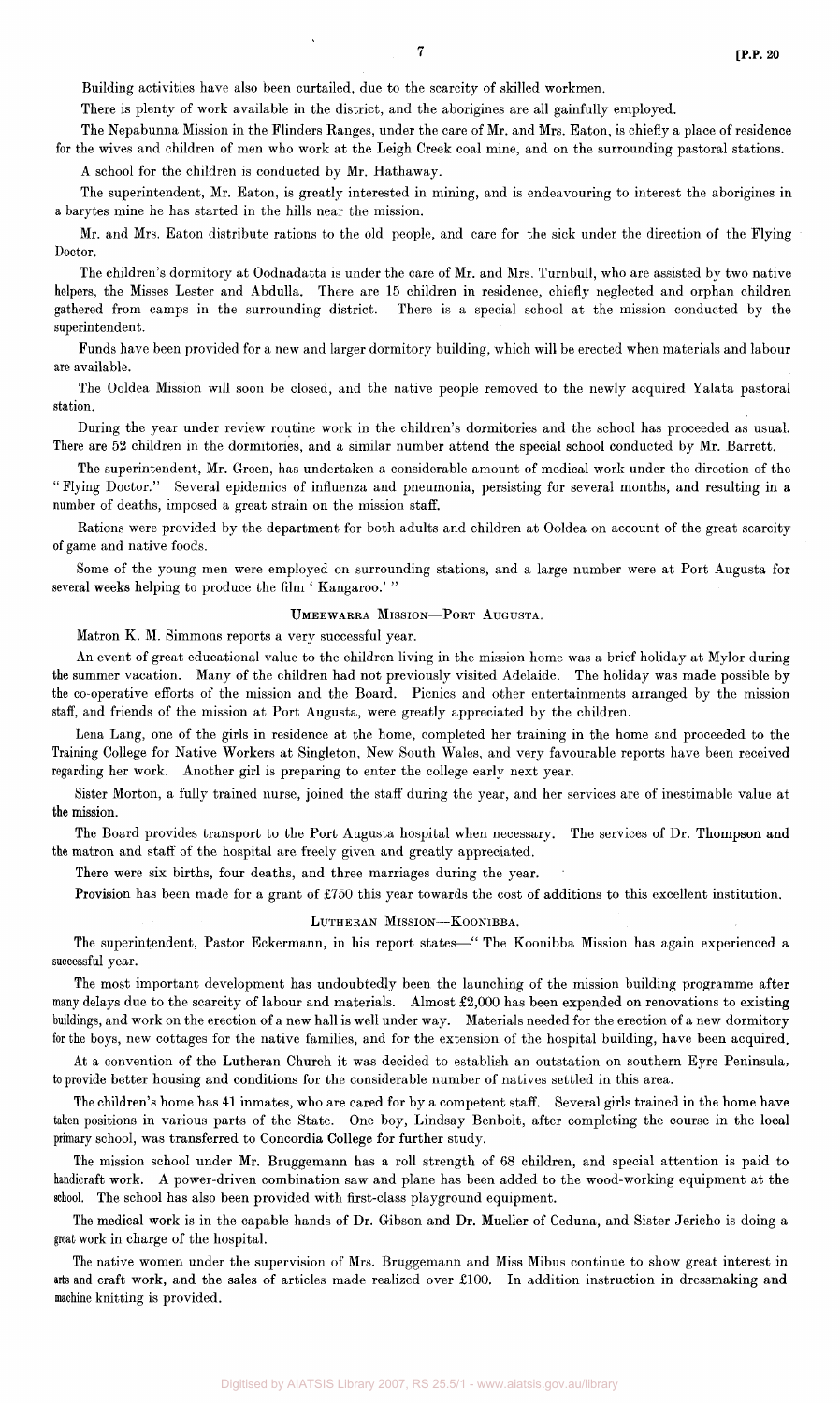The harvest was almost a total failure, but returns from the flock of 1,600 sheep were very good.

The spiritual, social, and recreational activities of the mission have been maintained throughout the year.

It is intended to erect additional cottages during next year, a grant of £750 toward the cost having been made by the Aborigines Protection Board."

#### POINT MCLEAY STATION.

The population at Point McLeay on the 30th June, 1951, was 340, comprising 180 males and 160 females. During the year there were 29 births and 10 deaths.

Three native families left the station, and were provided with houses by the Railways Commissioner. In each case the head of the family is employed in the Railways Department.

Owing to an almost complete change of staff the operation of this station during the year under review has proved rather difficult. It requires a considerable amount of time for newly appointed officers to acquire a knlowledge of the station work and the customs of the people.

The health of the aborigines living on the station has been fairly good, there having been no serious epidemics of sickness. The nurse in charge, Sister Crowell, has endeavoured to establish a baby clinic, but some of the mothers are not very co-operative in this matter. They do not appear to realize the importance of adequate and regular meals for the children. Dr. Coates, who is in charge of the medical work, visited the station each month, and, in addition, interviewed a considerable number of patients at his surgery in Tailem Bend. A number of patients were conveyed to the various hospitals in Adelaide by ambulance, a new motor ambulance having been purchased and put into commission during the year.

While the conduct of the majority of the native residents has been quite satisfactory, there is a small section, chiefly young men employed elsewhere, who obtain intoxicating liquor from unscrupulous white people and frequently disturb the peace by arriving on the station under the influence of liquor. A police officer stationed at Narrung would undoubtedly have a deterrent effect, and would help materially in maintaining discipline on the station.

A new stone room was added to each of three native cottages, and a sleepout was built at another house. A fine shelter shed was erected at the school by native workmen under the supervision of the Architect-in-Chief. A room is also under construction at the school for heating and distributing milk to the school children. Some of the cottages are very old, and, although kept in a reasonable state of repair, will have to be replaced in the near future.

The return from the sale of wool, viz., £3,740, was very satisfactory, the top price being 129 pence per lb.

The lambing this year was also very good.

Owing to the high price of wool, some difficulty was experienced in obtaining sheep for the meat supply.

The harvest returns were somewhat disappointing, due to the lack of finishing rains, but the pastures showed considerable improvement.

The spiritual work on the station is carried on by officers of the Salvation Army, who are doing good work, particularly amongst the children and young people.

Mr. and Mrs. Lawrie, who were in charge of the local school for many years, retired during the year. The Board desires to express its sincere thanks to them for many years of effective and conscientious service. Unfortunately Mr. Lawrie passed away soon after his retirement, and the Board tenders its sincere sympathy to Mrs. Lawrie and members of the family.

#### POINT PEARCE STATION.

A census of the native population taken on the 30th June, 1951, revealed a total of 394 persons, 204 males and 190 females. There were 18 births and six deaths during the year.

The health of the natives was reasonably good. Mild epidemics of influenza and pneumonia occasioned plenty of work for the medical officer, Dr. Wallmann, who visited the station regularly, and also for Mrs. D. Goodhand, who is assisting with the medical work. Despite continuous advertising, it has not been possible to secure a double certificated nurse for the station. . Twenty-seven patients, chiefly midwifery cases, were conveyed to hospital at Wallaroo per ambulance, while 16 patients were X-rayed at Maitland.

Mr. H. Trenorden is in charge of the local school, the average attendance being approximately 100 children. Plans have been prepared for the enlargement of the school building to permit an extension of technical training. A piano and a duplicating machine are on order, and will be of great benefit when actually in use in the school.

Miss Lea and Miss Coutts, assistant teachers at the school, have introduced folk dancing and basketball, and the children and young people are greatly interested in the new venture. Next year it is expected that a team from the station will be playing other teams in the district. Uniforms for the girls were purchased from funds raised at social gatherings on the station.

The conduct of some of the natives on the station has not been very good, chiefly on account of breaches of the Licensing Act. Aborigines here, as elsewhere, appear to be able to obtain supplies of liquor quite freely from unscrupulous white people.

Religious services were conducted regularly by the Methodist and Lutheran churches, and it is particularly pleasing to report that the Anglican church services, discontinued several years ago, have been revived at Point Pearce.

The cottages occupied by the natives have been maintained in good order in spite of the scarcity of building materials. Some of the farm buildings in need of repairs will be put in order when the timber and iron required becomes available.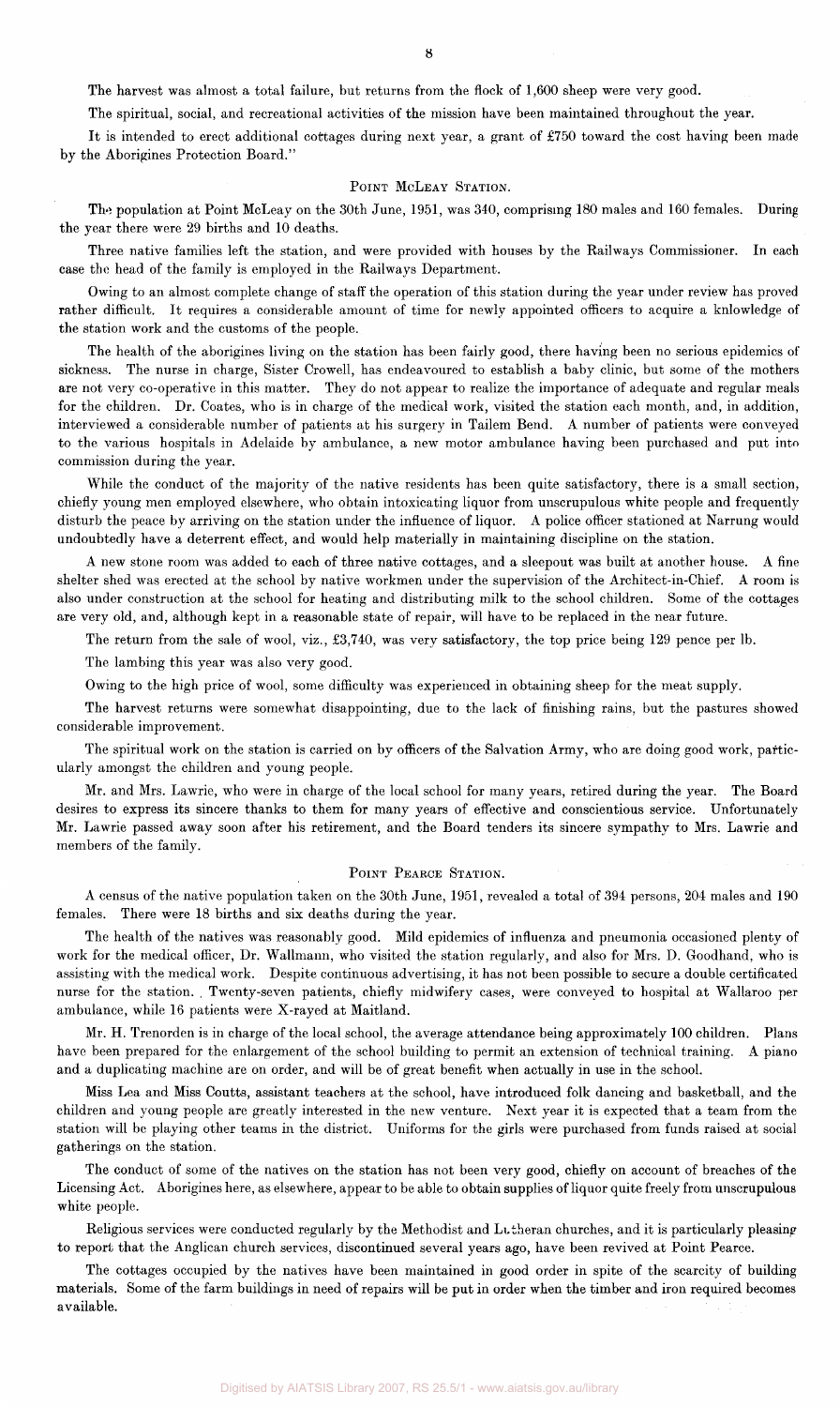It is pleasing to report a successful year on the farm.

In connection with the sharefarming scheme, in which the native sharefarmers do the work on the farm at a fixed wage, plus a share in the grain produced, the results were satisfactory to all concerned.

Under the scheme 820 acres of wheat sown yielded 2,144 bags of grain, and 150 tons of hay. The sharefarmers received 600 bags of grain as their share of this crop.

Ninety acres of wheat sown as a station enterprise returned 301 bags of grain, and 130 acres sown to barley produced 780 bags of grain.

Two thousand five hundred and ninety-seven sheep shorn, including 533 lambs, produced 25,738 lb. of wool, yielding £9,105. The highest price obtained was 122 pence per lb. The sheep produced an average fleece of 11-84 lb. of wool, valued at £4 13s. l1d. Six hundred and seven sheep skins sold returned £1,674.

Returns from cattle and pigs sold were also very satisfactory.

A large herd of milking cows is maintained to provide free milk for all local residents.

A statement of departmental receipts and payments for the year ended 30th June, 1951, is appended.

We have the honour to be,

Sir,

Your Excellency's most obedient servants,

M. McINTOSH, Chairman, J. B. CLELAND, Deputy Chairman, CONSTANCE M. COOKE, A. M. JOHNSTON, GORDON ROWE, LEN J. COOK, W. R. PENHALL, Secretary,

Aborigines Protection Board.